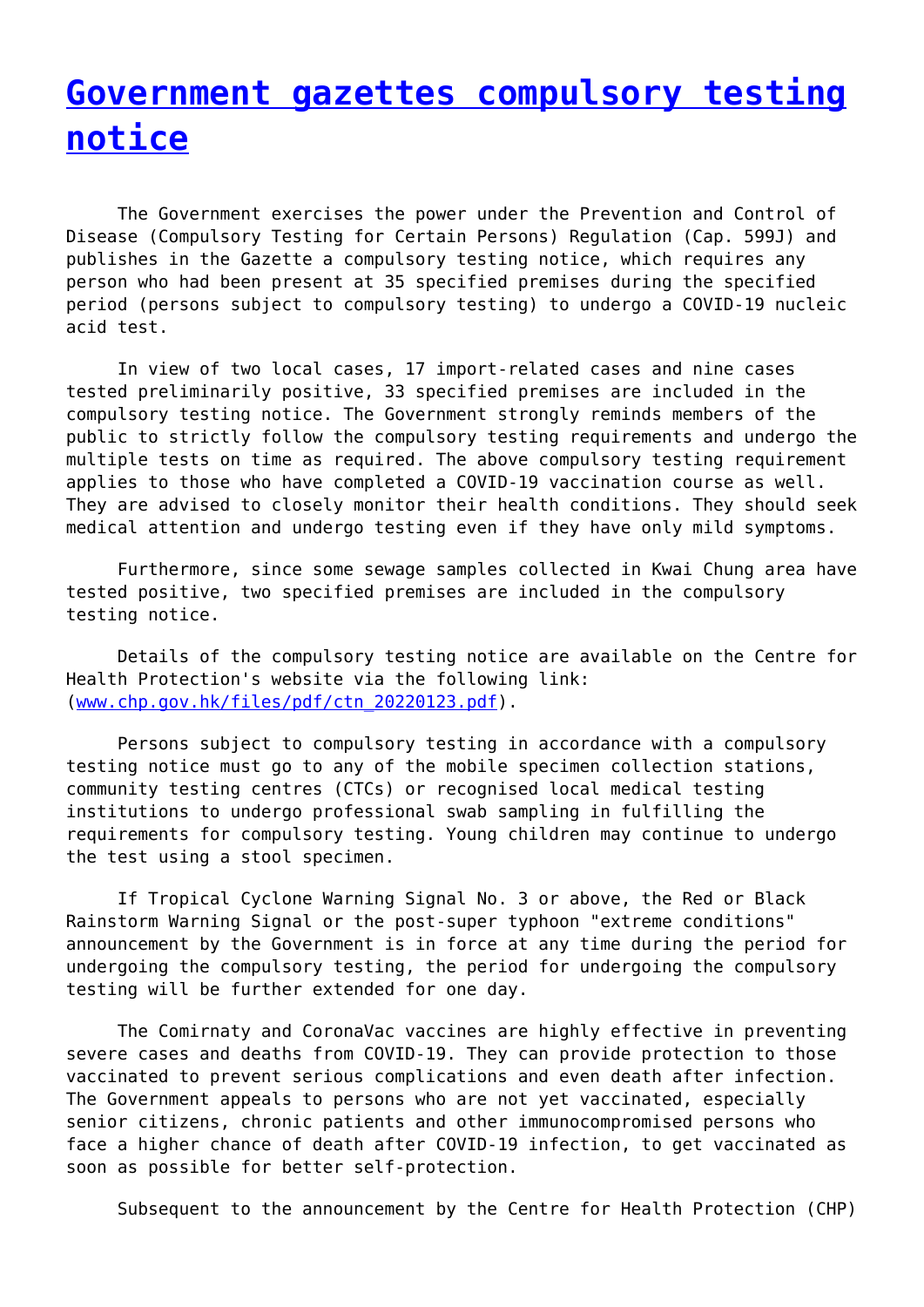on the updated quarantine arrangements of local COVID-19 cases with a mutant strain, persons who resided or worked within the same building as the residence of relevant cases will be subject to compulsory testing on specified dates in accordance with the announcement by the Department of Health (DH). They will also be required to undergo self-monitoring until the 21st day (see the details of the buildings and dates of testing at www.coronavirus.gov.hk/pdf/CTN Specified premises and Dates of Testing.pdf ). In addition, all household members of close contacts are required to undergo compulsory testing. Any person who had lived with a person placed under quarantine pursuant to section 22 of the Prevention and Control of Disease Regulation (Cap. 599A) (person under quarantine) in the same residential unit on the date of commencement of quarantine or during the 14 days before that day, and who becomes aware of the quarantine of the person under quarantine when the relevant quarantine has not yet been completed, has to undergo testing within two days of him or her becoming aware that the person under quarantine has been placed under quarantine and report to the Government the result of the test by phone (6275 6901), fax (2530 5872) or email ([ct@csb.gov.hk\)](mailto:ct@csb.gov.hk) within three days of undergoing the test. For prudence's sake, the above compulsory testing requirement applies to those who have completed a COVID-19 vaccination course as well.

 CTCs provide testing services for the public, including free service for persons subject to compulsory testing. Booking and walk-in services are available. Members of the public only need to provide simple personal information on the 24-hour booking system [\(www.communitytest.gov.hk/en](http://www.communitytest.gov.hk/en)). The system shows the booking status of the centres for the coming two weeks to facilitate the public's planning and selection of a suitable testing centre and a time slot for testing. The testing centres will accord priority to serve individuals with advance bookings. As of 6pm on January 23, there were around 13 000 booking places available for today (January 24) at the CTCs, and around 78 per cent and 88 per cent availability for booking places for the coming seven days and 14 days respectively. Members of the public may call the testing centres for enquiries on the availability of bookings or walk-in quotas before visiting the centres.

 Based on the latest epidemic risk assessment, the Government will provide free voluntary COVID-19 testing service to all cleaning workers in Hong Kong at CTCs/mobile specimen collection stations (if the service scope is applicable) from today till February 6 to safeguard their health and that of their families and co-workers.

 The Government will re-open mobile specimen collection stations at the following locations to provide free services for persons subject to compulsory testing today. Details and the detailed service scope are in the Annex:

- Lai Wan Road, Lai Chi Kok (outside 5 and 7 Nassau Street, Mei Foo Sun Chuen Phase 5)
- Podium of Maya, 8 Shung Shan Street, Yau Tong
- Open area outside Yat Wan House, Tin Yat Estate, Tin Shui Wai
- Staff carpark of Hong Kong Disneyland Park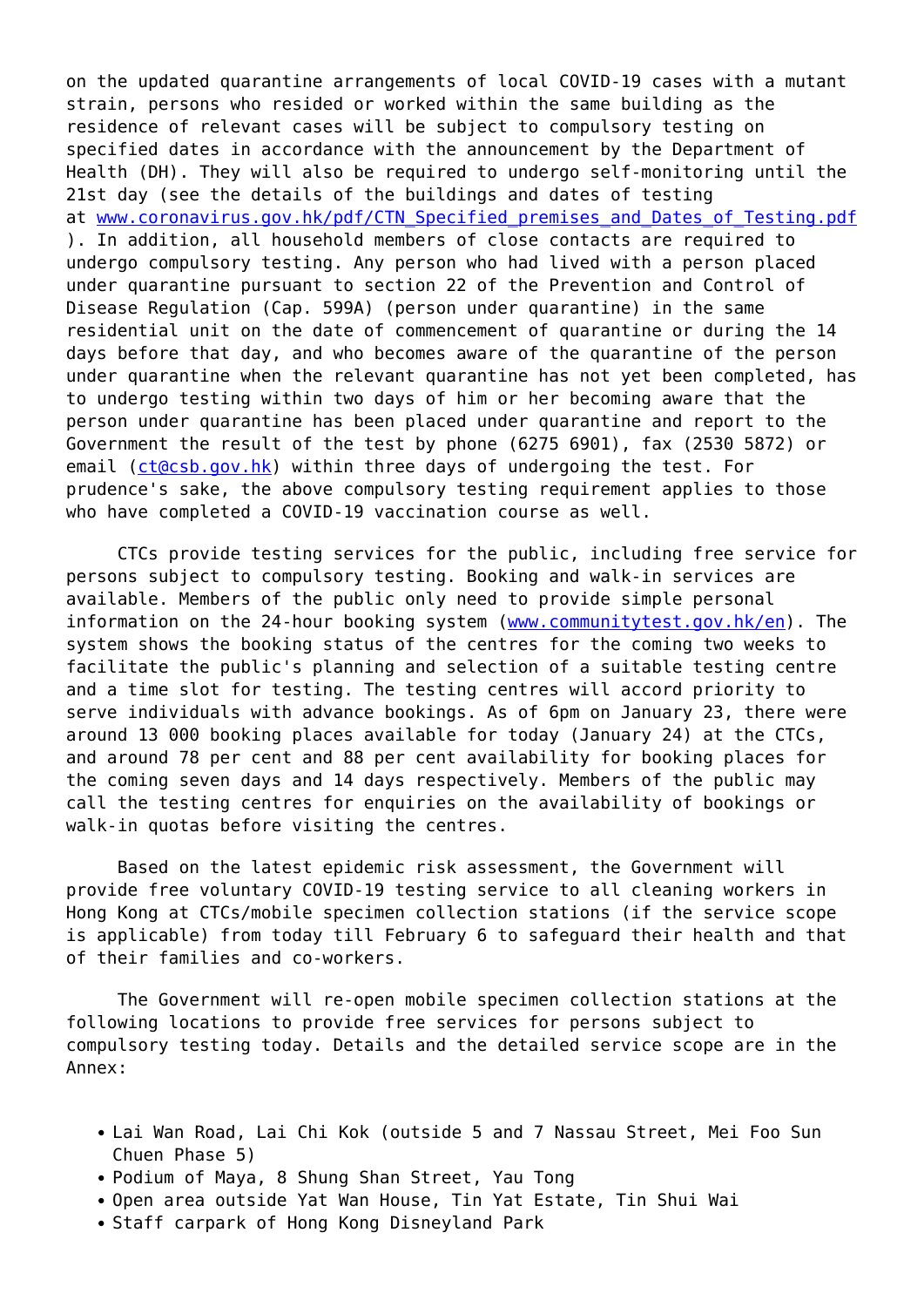The service period of the mobile specimen collection station at Maple Street Playground in Sham Shui Po will be extended to January 26 (Wednesday). Free testing service will be provided to persons subject to compulsory testing at CTCs and mobile specimen collection stations located at 60 places in various districts today. The testing capacity should be sufficient to meet the demand. Persons subject to compulsory testing and those who received the "LeaveHomeSafe" COVID-19 exposure notification or SMS notification from the CHP reminding them to undergo testing as soon as possible may conduct free testing at CTCs or mobile specimen collection stations (if the service scope is applicable). The opening dates and operating hours of the mobile specimen collection stations are stated in the Annex.

 Persons subject to compulsory testing may choose to undergo testing via the following routes:

1. To visit any of the mobile specimen collection stations (see the list and target groups (if applicable)

at [www.coronavirus.gov.hk/eng/early-testing.html](http://www.coronavirus.gov.hk/eng/early-testing.html)) for testing;

2. To attend any of the CTCs (see the list at [www.communitytest.gov.hk/en\)](http://www.communitytest.gov.hk/en); 3. To self-arrange testing provided by private laboratories which are recognised by the DH and can issue SMS notifications in respect of test results (see the list

at www.coronavirus.gov.hk/pdf/List of recognised laboratories RTPCR.pdf), and the relevant sample must be taken through combined nasal and throat swabs; or 4. To use a specimen bottle distributed to the relevant specified premises by the CHP (if applicable), and return the specimen bottle with the stool sample collected as per relevant guidelines.

 If a person subject to compulsory testing obtains a medical certificate issued by a registered medical practitioner, proving that he or she is unfit to undergo testing using a sample taken through combined nasal and throat swabs because of health reasons, then he or she may choose to undergo testing via the following routes by providing a deep throat saliva sample: 1. To obtain a deep throat saliva specimen collection pack from any of the 120 post offices, vending machines set up at 20 MTR stations or 47 designated general out-patient clinics (GOPCs) of the Hospital Authority and return the specimen to one of the designated specimen collection points (see the distribution points and times, and the specimen collection points and times, at [www.coronavirus.gov.hk/eng/early-testing.html](http://www.coronavirus.gov.hk/eng/early-testing.html)); 2. To undergo testing at any of the GOPCs of the Hospital Authority as instructed by a medical professional of the Hospital Authority; or 3. To self-arrange testing provided by private laboratories which are recognised by the DH and can issue SMS notifications in respect of test

results.

 A spokesman for the Food and Health Bureau cautioned that testing received at the Accident and Emergency Departments of the Hospital Authority or during hospital stays, or testing provided by private laboratories which cannot issue SMS notifications in respect of test results, does not comply with the requirements of the aforementioned compulsory testing notice.

"If persons subject to compulsory testing have symptoms, they should